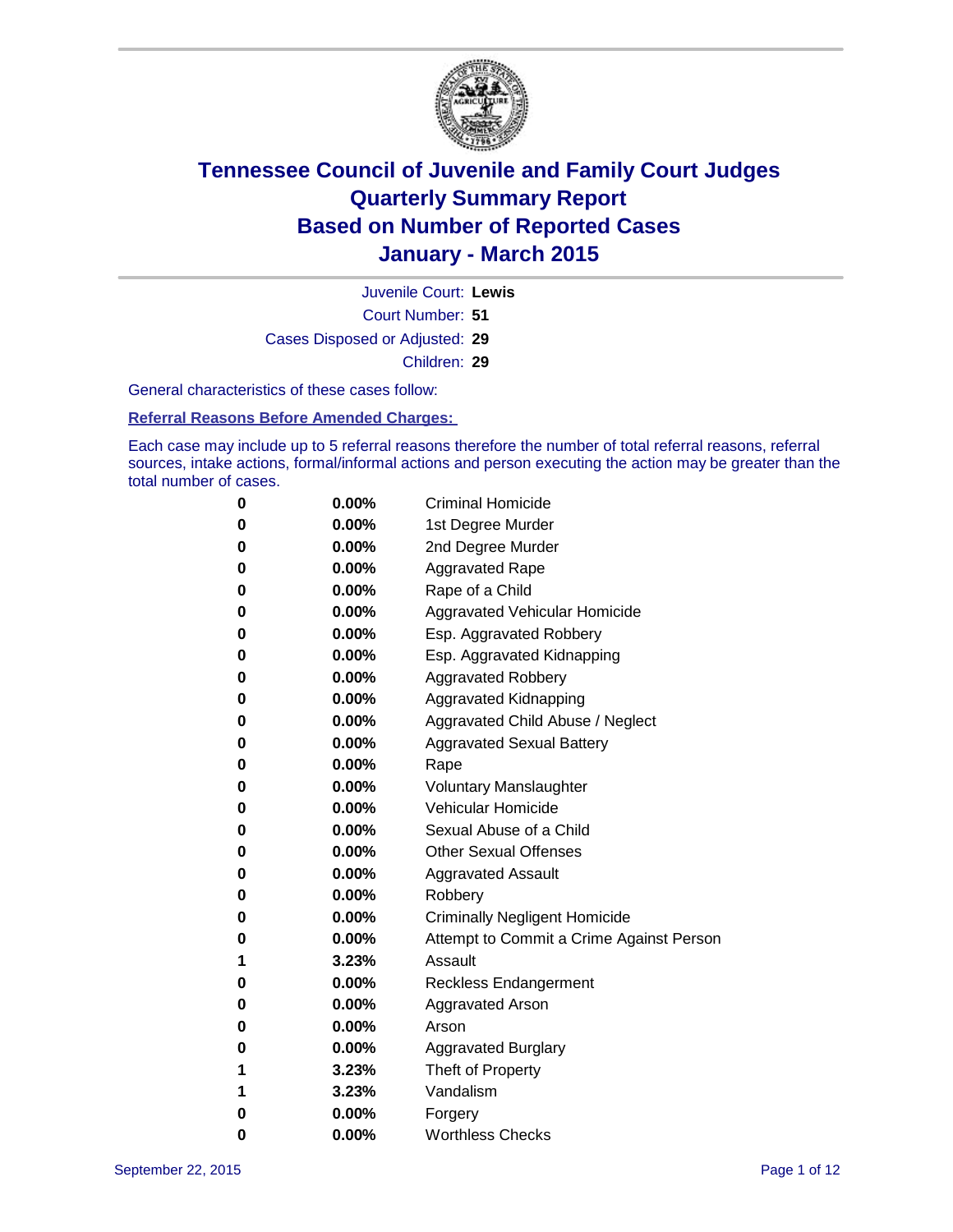

Juvenile Court: **Lewis**

Court Number: **51**

Cases Disposed or Adjusted: **29**

Children: **29**

#### **Referral Reasons Before Amended Charges:**

Each case may include up to 5 referral reasons therefore the number of total referral reasons, referral sources, intake actions, formal/informal actions and person executing the action may be greater than the total number of cases.

| 0  | 0.00%  | Illegal Possession / Fraudulent Use of Credit / Debit Cards |
|----|--------|-------------------------------------------------------------|
| 0  | 0.00%  | <b>Burglary</b>                                             |
| 0  | 0.00%  | Unauthorized Use of a Vehicle                               |
| 0  | 0.00%  | <b>Cruelty to Animals</b>                                   |
| 0  | 0.00%  | Sale of Controlled Substances                               |
| 0  | 0.00%  | <b>Other Drug Offenses</b>                                  |
| 0  | 0.00%  | <b>Possession of Controlled Substances</b>                  |
| 0  | 0.00%  | <b>Criminal Attempt</b>                                     |
| 0  | 0.00%  | Carrying Weapons on School Property                         |
| 0  | 0.00%  | Unlawful Carrying / Possession of a Weapon                  |
| 0  | 0.00%  | <b>Evading Arrest</b>                                       |
| 0  | 0.00%  | Escape                                                      |
| 0  | 0.00%  | Driving Under Influence (DUI)                               |
| 0  | 0.00%  | Possession / Consumption of Alcohol                         |
| 0  | 0.00%  | Resisting Stop, Frisk, Halt, Arrest or Search               |
| 0  | 0.00%  | <b>Aggravated Criminal Trespass</b>                         |
| 0  | 0.00%  | Harassment                                                  |
| 0  | 0.00%  | Failure to Appear                                           |
| 0  | 0.00%  | Filing a False Police Report                                |
| 0  | 0.00%  | Criminal Impersonation                                      |
| 0  | 0.00%  | <b>Disorderly Conduct</b>                                   |
| 0  | 0.00%  | <b>Criminal Trespass</b>                                    |
| 0  | 0.00%  | <b>Public Intoxication</b>                                  |
| 0  | 0.00%  | Gambling                                                    |
| 4  | 12.90% | Traffic                                                     |
| 0  | 0.00%  | <b>Local Ordinances</b>                                     |
| 0  | 0.00%  | Violation of Wildlife Regulations                           |
| 0  | 0.00%  | <b>Contempt of Court</b>                                    |
| 0  | 0.00%  | Violation of Probation                                      |
| 0  | 0.00%  | Violation of Aftercare                                      |
| 20 | 64.52% | <b>Unruly Behavior</b>                                      |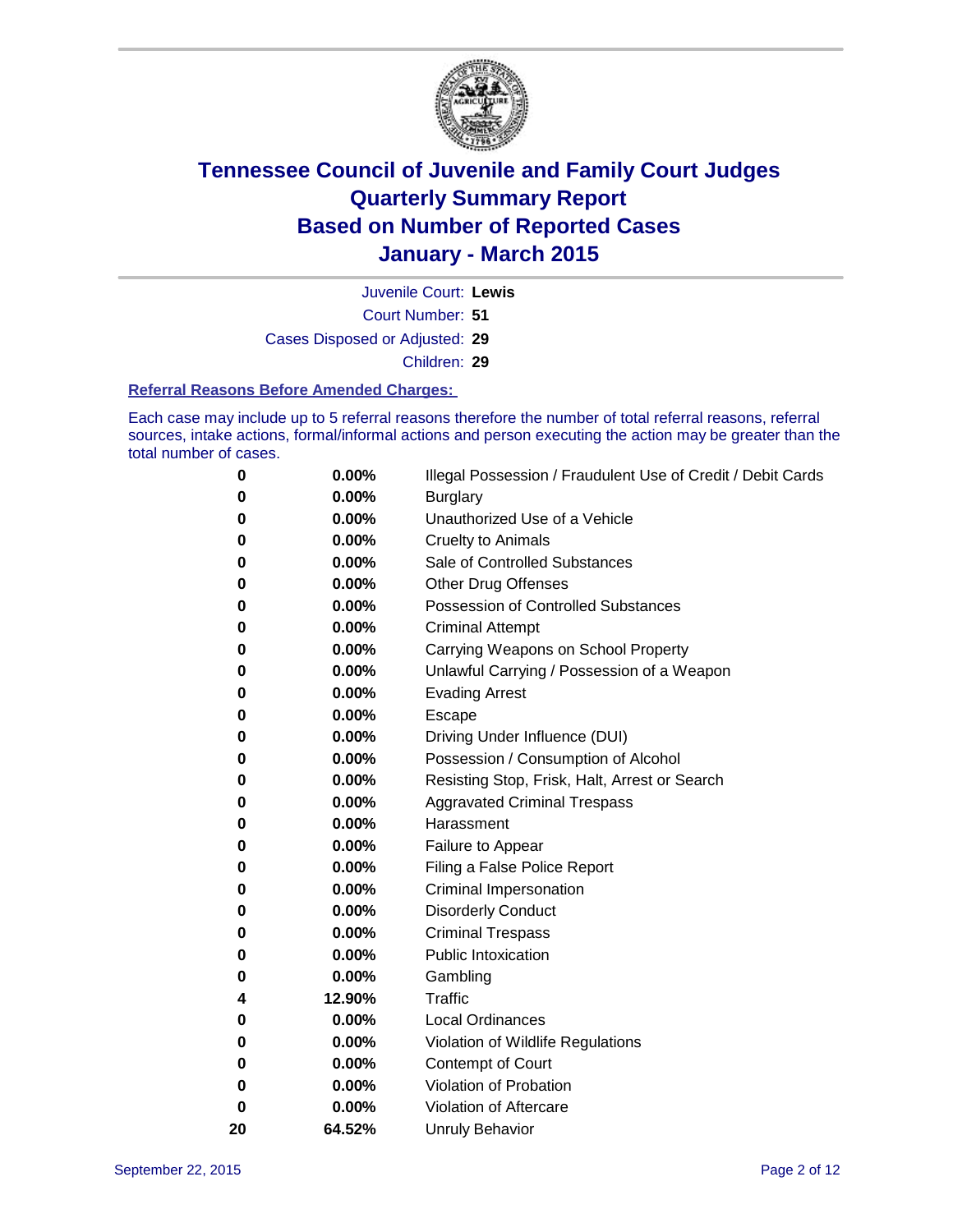

Court Number: **51** Juvenile Court: **Lewis** Cases Disposed or Adjusted: **29** Children: **29**

#### **Referral Reasons Before Amended Charges:**

Each case may include up to 5 referral reasons therefore the number of total referral reasons, referral sources, intake actions, formal/informal actions and person executing the action may be greater than the total number of cases.

| 3  | 9.68%   | Truancy                               |
|----|---------|---------------------------------------|
| 1  | 3.23%   | In-State Runaway                      |
| 0  | 0.00%   | Out-of-State Runaway                  |
| 0  | 0.00%   | Possession of Tobacco Products        |
| 0  | 0.00%   | Violation of a Valid Court Order      |
| 0  | 0.00%   | Violation of Curfew                   |
| 0  | 0.00%   | Sexually Abused Child                 |
| 0  | 0.00%   | <b>Physically Abused Child</b>        |
| 0  | 0.00%   | Dependency / Neglect                  |
| 0  | 0.00%   | <b>Termination of Parental Rights</b> |
| 0  | 0.00%   | Violation of Pretrial Diversion       |
| 0  | 0.00%   | Violation of Informal Adjustment      |
| 0  | 0.00%   | <b>Judicial Review</b>                |
| 0  | 0.00%   | <b>Administrative Review</b>          |
| 0  | 0.00%   | <b>Foster Care Review</b>             |
| 0  | 0.00%   | Custody                               |
| 0  | 0.00%   | Visitation                            |
| 0  | 0.00%   | Paternity / Legitimation              |
| 0  | 0.00%   | Child Support                         |
| 0  | 0.00%   | <b>Request for Medical Treatment</b>  |
| 0  | 0.00%   | <b>Consent to Marry</b>               |
| 0  | 0.00%   | Other                                 |
| 31 | 100.00% | <b>Total Referrals</b>                |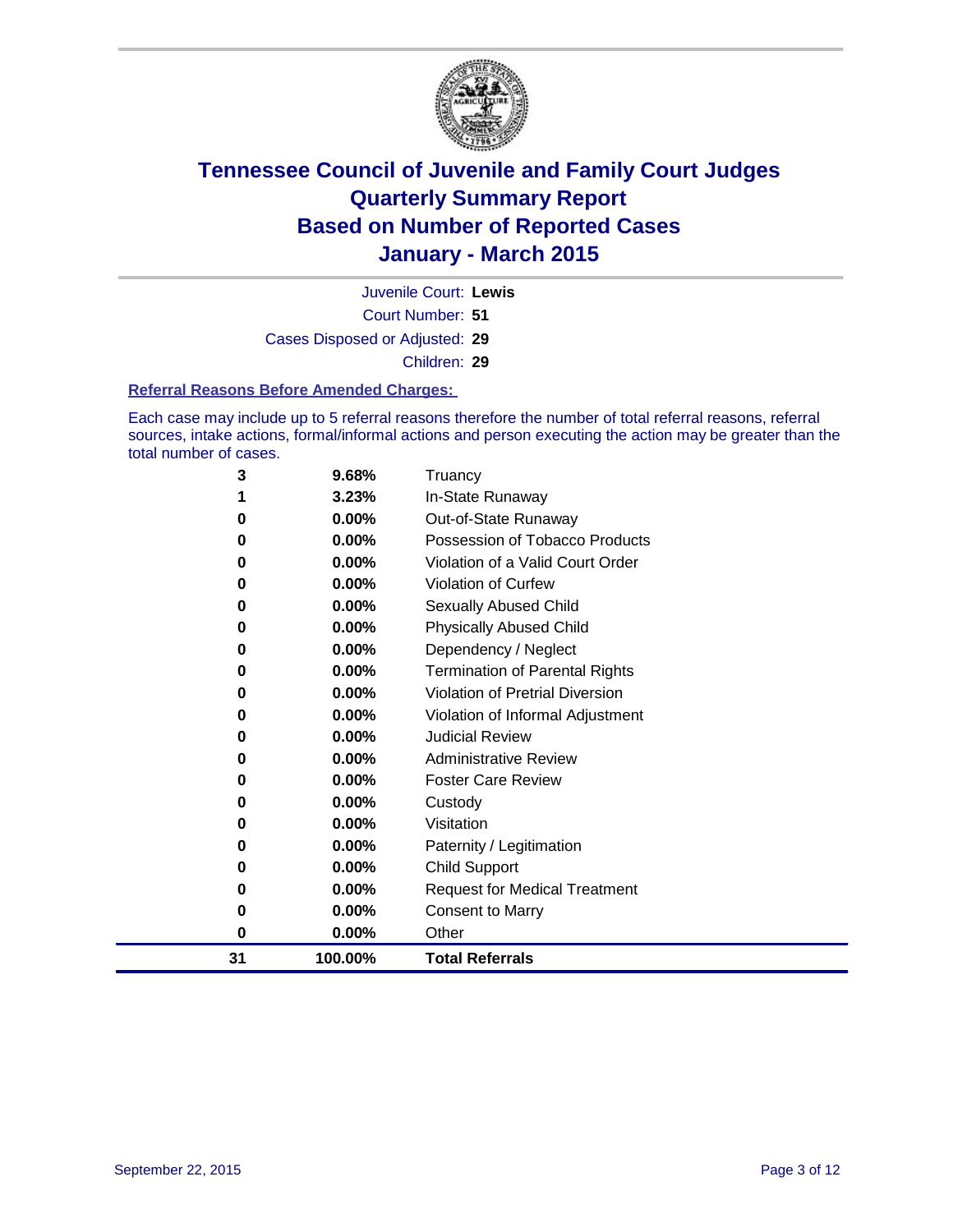

|                            |                                |          | Juvenile Court: Lewis |  |  |  |  |
|----------------------------|--------------------------------|----------|-----------------------|--|--|--|--|
|                            | Court Number: 51               |          |                       |  |  |  |  |
|                            | Cases Disposed or Adjusted: 29 |          |                       |  |  |  |  |
|                            | Children: 29                   |          |                       |  |  |  |  |
| <b>Referral Sources: 1</b> |                                |          |                       |  |  |  |  |
|                            | 26                             | 83.87%   | Law Enforcement       |  |  |  |  |
|                            | 2                              | 6.45%    | Parents               |  |  |  |  |
|                            | 0                              | $0.00\%$ | <b>Relatives</b>      |  |  |  |  |
|                            | $\sqrt{ }$                     | 0.000/   | 0.11                  |  |  |  |  |

| 31 | 100.00% | <b>Total Referral Sources</b>     |
|----|---------|-----------------------------------|
| 0  | 0.00%   | Other                             |
| 0  | 0.00%   | Unknown                           |
| 0  | 0.00%   | Hospital                          |
| 0  | 0.00%   | Child & Parent                    |
| 0  | 0.00%   | Victim                            |
| 0  | 0.00%   | <b>Other Court</b>                |
| 0  | 0.00%   | Social Agency                     |
| 0  | 0.00%   | <b>Court Staff</b>                |
| 0  | 0.00%   | <b>District Attorney's Office</b> |
| 0  | 0.00%   | <b>Other State Department</b>     |
| 0  | 0.00%   | <b>DCS</b>                        |
| 0  | 0.00%   | <b>CSA</b>                        |
| 3  | 9.68%   | School                            |
| 0  | 0.00%   | Self                              |

#### **Age of Child at Referral: 2**

| 29           | 100.00%  | <b>Total Child Count</b> |
|--------------|----------|--------------------------|
| 0            | $0.00\%$ | <b>Unknown</b>           |
| 1            | 3.45%    | Ages 19 and Over         |
| 5            | 17.24%   | Ages 17 through 18       |
| 7            | 24.14%   | Ages 15 through 16       |
| 14           | 48.28%   | Ages 13 through 14       |
| 0            | 0.00%    | Ages 11 through 12       |
| $\mathbf{2}$ | $6.90\%$ | Ages 10 and Under        |

<sup>1</sup> If different than number of Referral Reasons (31), verify accuracy of your court's data.

One child could be counted in multiple categories, verify accuracy of your court's data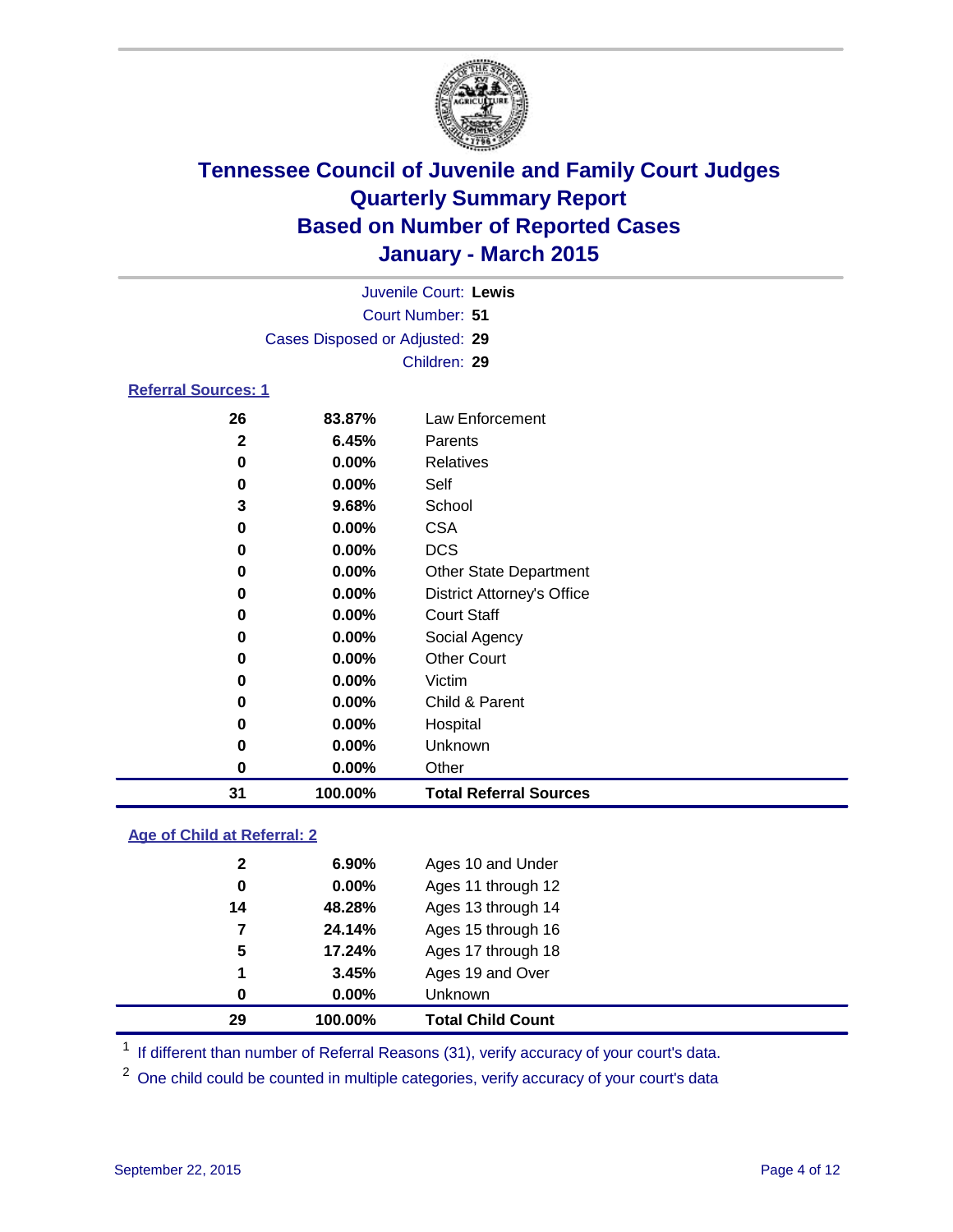

|                           |                                         | Juvenile Court: Lewis    |  |  |
|---------------------------|-----------------------------------------|--------------------------|--|--|
|                           |                                         | Court Number: 51         |  |  |
|                           | Cases Disposed or Adjusted: 29          |                          |  |  |
|                           |                                         | Children: 29             |  |  |
| Sex of Child: 1           |                                         |                          |  |  |
| 18                        | 62.07%                                  | Male                     |  |  |
| 11                        | 37.93%                                  | Female                   |  |  |
| $\bf{0}$                  | 0.00%                                   | Unknown                  |  |  |
| 29                        | 100.00%                                 | <b>Total Child Count</b> |  |  |
| Race of Child: 1          |                                         |                          |  |  |
| 28                        | 96.55%                                  | White                    |  |  |
| $\bf{0}$                  | 0.00%                                   | African American         |  |  |
| 0                         | 0.00%                                   | Native American          |  |  |
| 0                         | 0.00%                                   | Asian                    |  |  |
| 1                         | 3.45%                                   | Mixed                    |  |  |
| 0                         | 0.00%                                   | Unknown                  |  |  |
| 29                        | 100.00%                                 | <b>Total Child Count</b> |  |  |
| <b>Hispanic Origin: 1</b> |                                         |                          |  |  |
| $\bf{0}$                  | 0.00%                                   | Yes                      |  |  |
| 29                        | 100.00%                                 | <b>No</b>                |  |  |
| $\bf{0}$                  | 0.00%                                   | Unknown                  |  |  |
| 29                        | 100.00%                                 | <b>Total Child Count</b> |  |  |
|                           | <b>School Enrollment of Children: 1</b> |                          |  |  |
| 28                        | 96.55%                                  | Yes                      |  |  |
| 1                         | 3.45%                                   | <b>No</b>                |  |  |
| $\bf{0}$                  | 0.00%                                   | Unknown                  |  |  |
| 29                        | 100.00%                                 | <b>Total Child Count</b> |  |  |

One child could be counted in multiple categories, verify accuracy of your court's data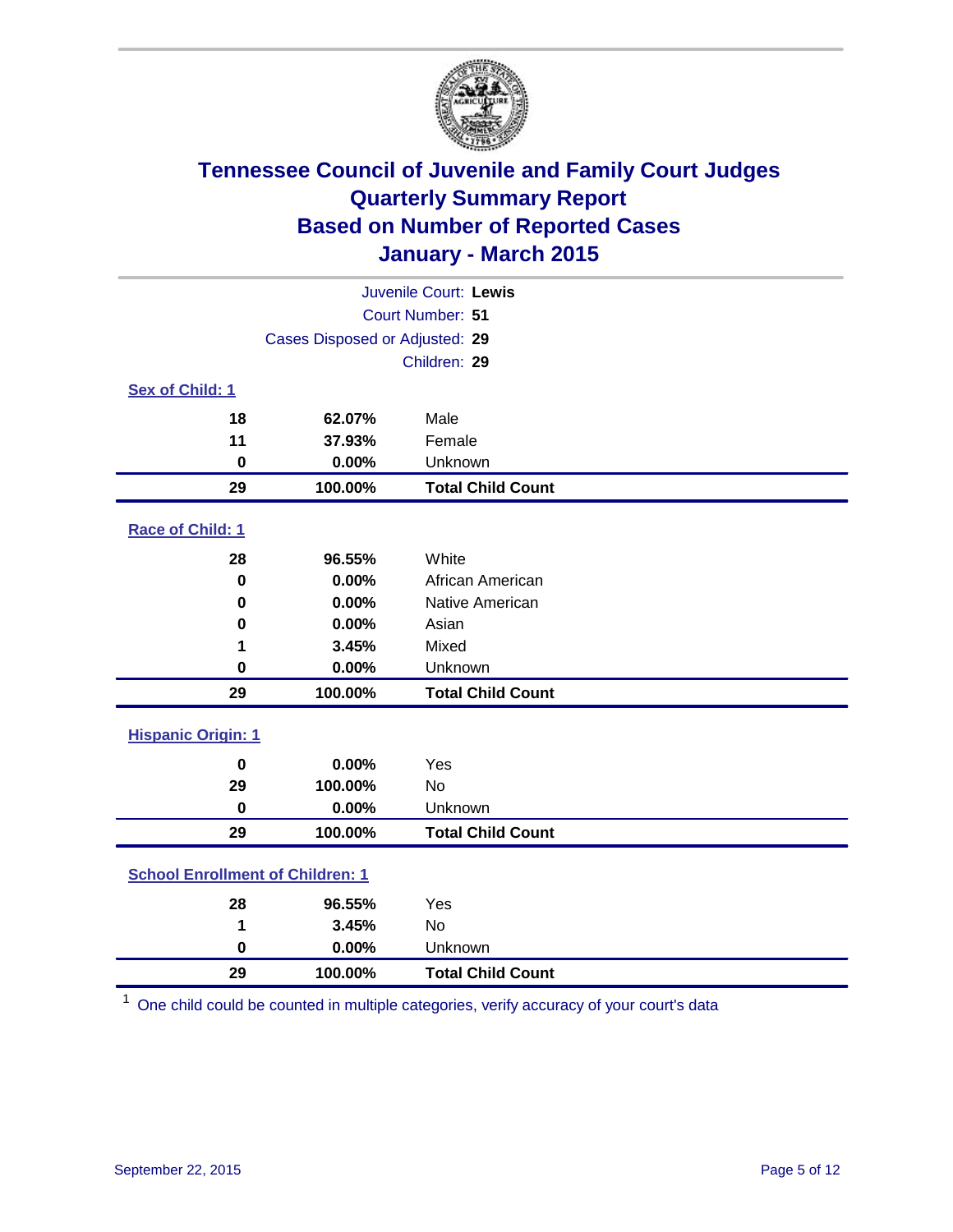

|                                                           |                                | Juvenile Court: Lewis        |  |
|-----------------------------------------------------------|--------------------------------|------------------------------|--|
| Court Number: 51                                          |                                |                              |  |
|                                                           | Cases Disposed or Adjusted: 29 |                              |  |
|                                                           |                                | Children: 29                 |  |
| <b>Living Arrangement of Child at Time of Referral: 1</b> |                                |                              |  |
| 5                                                         | 17.24%                         | With Both Biological Parents |  |
| 0                                                         | $0.00\%$                       | With Father and Stepmother   |  |
| 1                                                         | 3.45%                          | With Mother and Stepfather   |  |
| 12                                                        | 41.38%                         | <b>With Mother</b>           |  |
| $\mathbf{2}$                                              | 6.90%                          | With Father                  |  |
| 6                                                         | 20.69%                         | With Relatives               |  |
| 0                                                         | $0.00\%$                       | With Adoptive Parents        |  |
| 0                                                         | $0.00\%$                       | With Foster Family           |  |
| 0                                                         | $0.00\%$                       | In a Group Home              |  |
| 0                                                         | $0.00\%$                       | In a Residential Center      |  |
| 0                                                         | $0.00\%$                       | In an Institution            |  |
| 0                                                         | 0.00%                          | Independent                  |  |
| 1                                                         | 3.45%                          | Unknown                      |  |
| $\mathbf{2}$                                              | 6.90%                          | Other                        |  |
| 29                                                        | 100.00%                        | <b>Total Child Count</b>     |  |
| <b>Type of Detention: 2</b>                               |                                |                              |  |

| 0            | $0.00\%$ | Non-Secure Placement         |
|--------------|----------|------------------------------|
| $\mathbf{2}$ | $6.90\%$ | Juvenile Detention Facility  |
| 0            | 0.00%    | Jail - Complete Separation   |
| 0            | $0.00\%$ | Jail - Partial Separation    |
| 0            | $0.00\%$ | Jail - No Separation         |
| 0            | $0.00\%$ | <b>Psychiatric Hospital</b>  |
| 0            | $0.00\%$ | <b>Unknown</b>               |
| 23           | 79.31%   | Does Not Apply               |
| 4            | 13.79%   | Other                        |
| 29           | 100.00%  | <b>Total Detention Count</b> |

<sup>1</sup> One child could be counted in multiple categories, verify accuracy of your court's data

If different than number of Cases (29) verify accuracy of your court's data.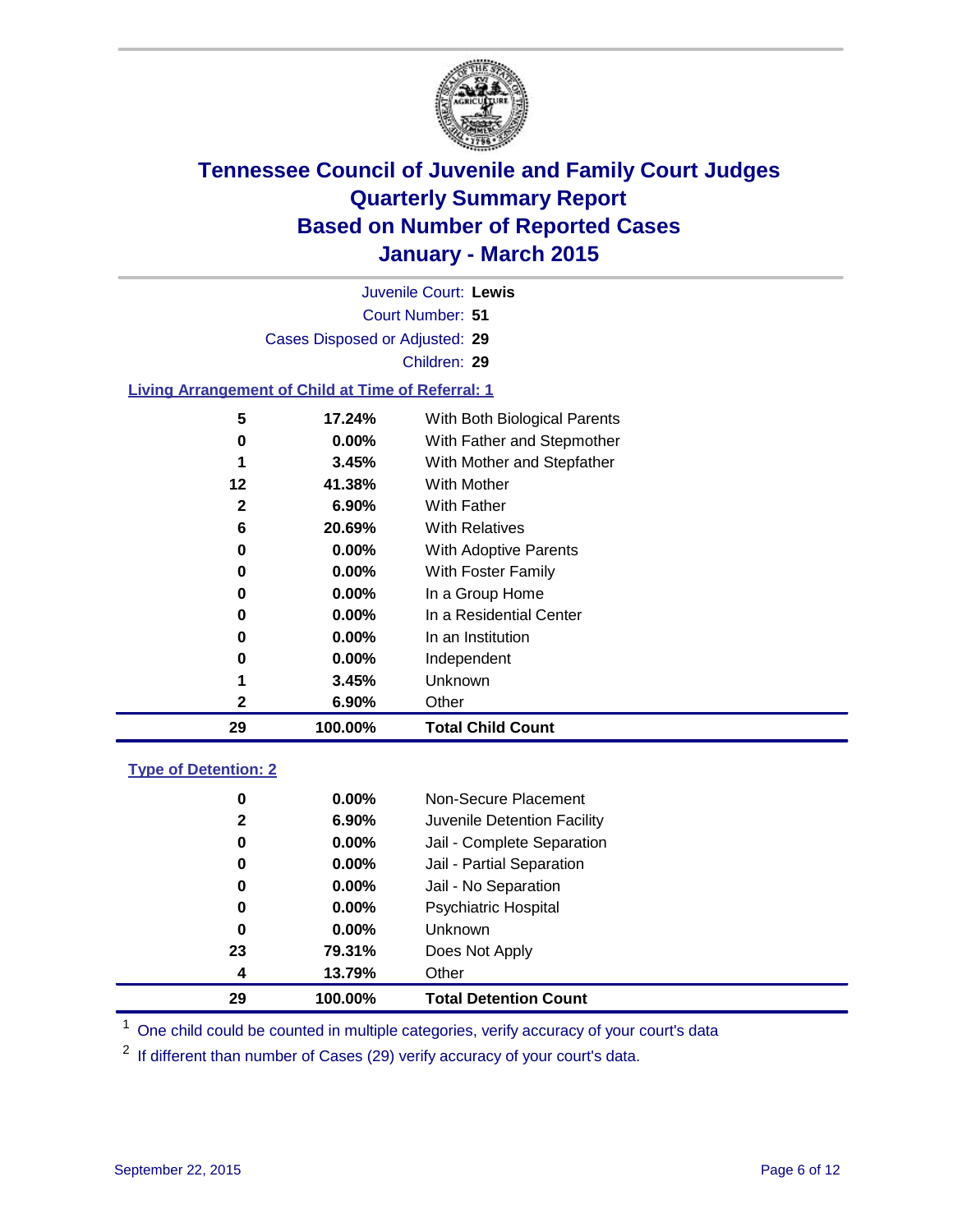

|                                                    |                                | Juvenile Court: Lewis                |  |  |
|----------------------------------------------------|--------------------------------|--------------------------------------|--|--|
|                                                    | Court Number: 51               |                                      |  |  |
|                                                    | Cases Disposed or Adjusted: 29 |                                      |  |  |
|                                                    |                                | Children: 29                         |  |  |
| <b>Placement After Secure Detention Hearing: 1</b> |                                |                                      |  |  |
| $\boldsymbol{2}$                                   | 6.90%                          | Returned to Prior Living Arrangement |  |  |
| 1                                                  | 3.45%                          | Juvenile Detention Facility          |  |  |
| 0                                                  | 0.00%                          | Jail                                 |  |  |
| $\bf{0}$                                           | 0.00%                          | Shelter / Group Home                 |  |  |
| 0                                                  | 0.00%                          | <b>Foster Family Home</b>            |  |  |
| 0                                                  | 0.00%                          | <b>Psychiatric Hospital</b>          |  |  |
| 1                                                  | 3.45%                          | Unknown                              |  |  |
| 23                                                 | 79.31%                         | Does Not Apply                       |  |  |
| $\mathbf{2}$                                       | 6.90%                          | Other                                |  |  |
| 29                                                 | 100.00%                        | <b>Total Placement Count</b>         |  |  |
| <b>Intake Actions: 2</b>                           |                                |                                      |  |  |
|                                                    |                                |                                      |  |  |
| 5                                                  | 16.13%                         | <b>Petition Filed</b>                |  |  |
| $\bf{0}$                                           | 0.00%                          | <b>Motion Filed</b>                  |  |  |
| 24                                                 | 77.42%                         | <b>Citation Processed</b>            |  |  |
| 0                                                  | 0.00%                          | Notification of Paternity Processed  |  |  |
| 0                                                  | 0.00%                          | Scheduling of Judicial Review        |  |  |
| 0                                                  | 0.00%                          | Scheduling of Administrative Review  |  |  |
| 0                                                  | 0.00%                          | Scheduling of Foster Care Review     |  |  |
| 0                                                  | 0.00%                          | Unknown                              |  |  |
| 0                                                  | 0.00%                          | Does Not Apply                       |  |  |
| 2                                                  | 6.45%                          | Other                                |  |  |
| 31                                                 | 100.00%                        | <b>Total Intake Count</b>            |  |  |

<sup>1</sup> If different than number of Cases (29) verify accuracy of your court's data.

<sup>2</sup> If different than number of Referral Reasons (31), verify accuracy of your court's data.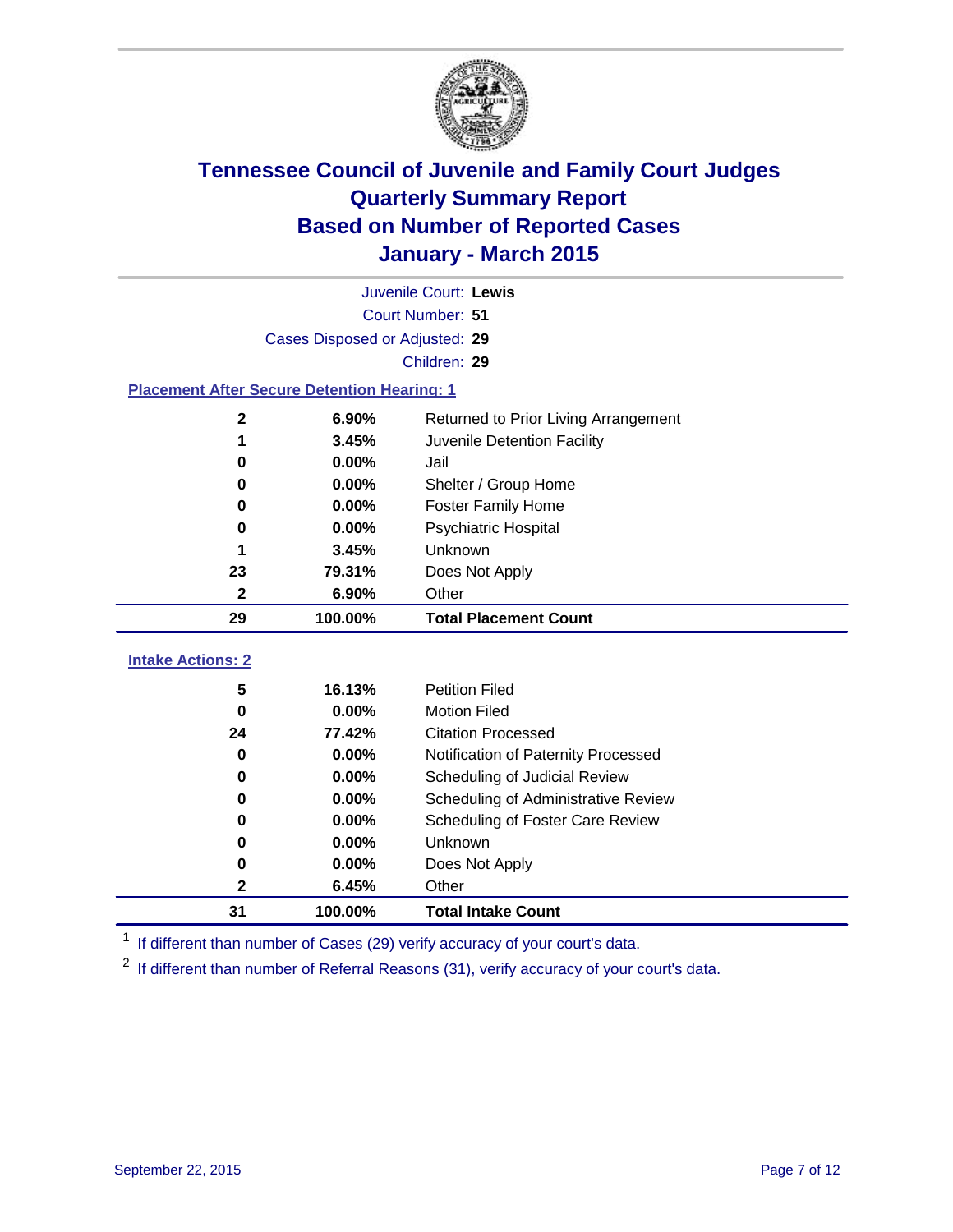

Court Number: **51** Juvenile Court: **Lewis** Cases Disposed or Adjusted: **29** Children: **29**

#### **Last Grade Completed by Child: 1**

| 29            | 100.00%        | <b>Total Child Count</b> |
|---------------|----------------|--------------------------|
| $\pmb{0}$     | 0.00%          | Other                    |
| 15            | 51.72%         | Unknown                  |
| 0             | 0.00%          | Never Attended School    |
| $\bf{0}$      | 0.00%          | Graduated                |
| 0             | 0.00%          | GED                      |
| 0             | 0.00%          | Non-Graded Special Ed    |
| $\mathbf 0$   | 0.00%          | 12th Grade               |
| $\mathbf 2$   | 6.90%          | 11th Grade               |
| 9             | 31.03%         | 10th Grade               |
| 0             | 0.00%          | 9th Grade                |
| 3             | 10.34%         | 9th Grade                |
| $\bf{0}$      | 0.00%          | 8th Grade                |
| $\bf{0}$      | 0.00%          | 8th Grade                |
| $\bf{0}$      | 0.00%          | 7th Grade                |
| $\bf{0}$      | 0.00%          | 7th Grade                |
| $\bf{0}$      | 0.00%          | 6th Grade                |
| 0<br>$\bf{0}$ | 0.00%          | 6th Grade                |
| 0             | 0.00%<br>0.00% | 5th Grade<br>5th Grade   |
| 0             | 0.00%          | 4th Grade                |
| 0             | 0.00%          | 4th Grade                |
| 0             | 0.00%          | 3rd Grade                |
| 0             | 0.00%          | 3rd Grade                |
| 0             | 0.00%          | 2nd Grade                |
| 0             | 0.00%          | 2nd Grade                |
| $\bf{0}$      | 0.00%          | 1st Grade                |
| $\bf{0}$      | 0.00%          | 1st Grade                |
| $\bf{0}$      | 0.00%          | Kindergarten             |
| $\bf{0}$      | 0.00%          | Preschool                |
| $\bf{0}$      | 0.00%          | Too Young for School     |
|               |                |                          |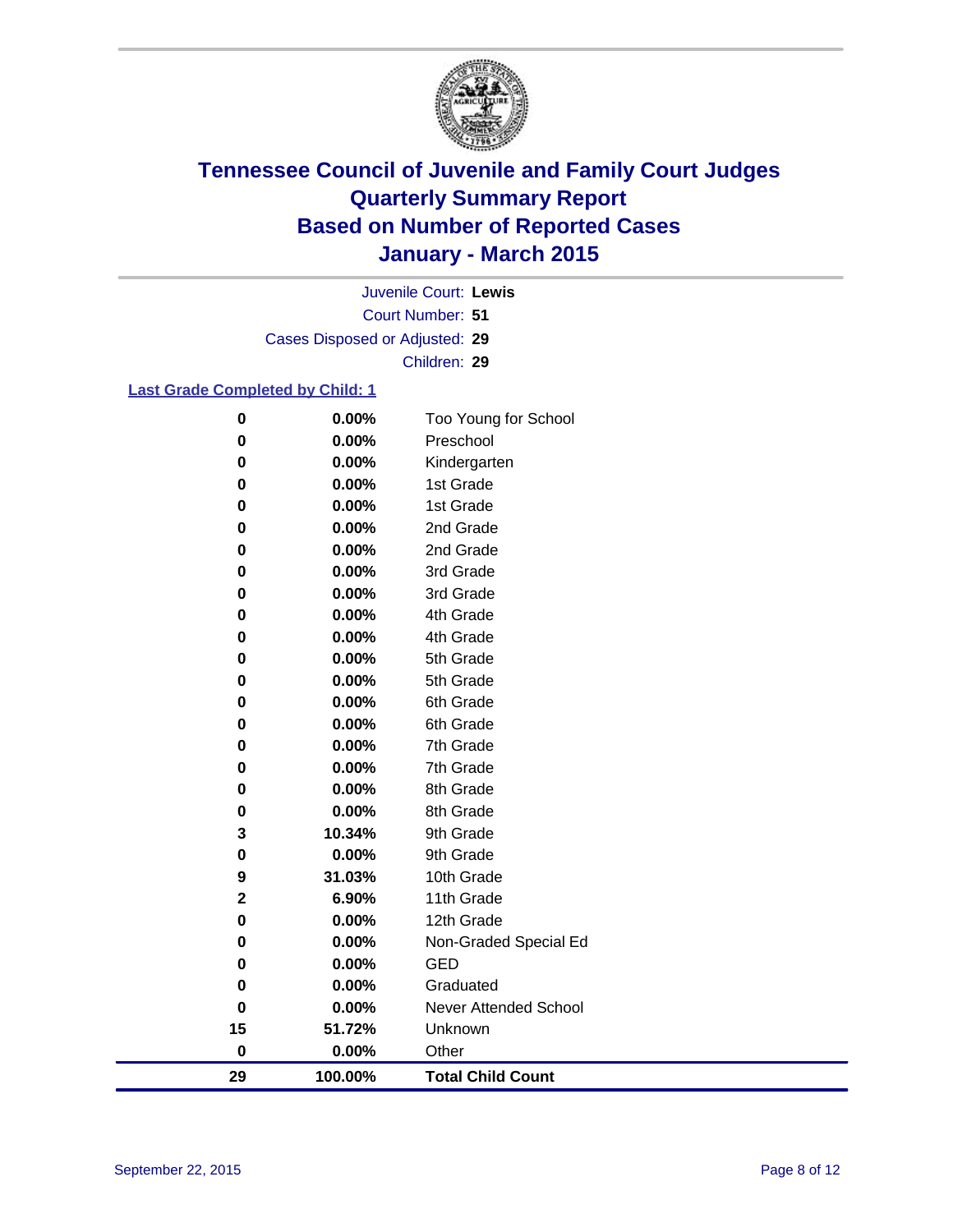

|                                         |                                | Juvenile Court: Lewis                                                                   |  |
|-----------------------------------------|--------------------------------|-----------------------------------------------------------------------------------------|--|
|                                         |                                | Court Number: 51                                                                        |  |
|                                         | Cases Disposed or Adjusted: 29 |                                                                                         |  |
|                                         |                                | Children: 29                                                                            |  |
| <b>Enrolled in Special Education: 1</b> |                                |                                                                                         |  |
| $\mathbf{2}$                            | $6.90\%$                       | Yes                                                                                     |  |
| 27                                      | 93.10%                         | No.                                                                                     |  |
| 0                                       | $0.00\%$                       | <b>Unknown</b>                                                                          |  |
| 29                                      | 100.00%                        | <b>Total Child Count</b>                                                                |  |
|                                         |                                | One child could be counted in multiple categories, verify accuracy of your court's data |  |

<sup>1</sup> One child could be counted in multiple categories, verify accuracy of your court's data

| <b>Action Executed By: 1</b> |  |
|------------------------------|--|
|                              |  |

| 31       | 100.00%  | Judge                     |
|----------|----------|---------------------------|
| 0        | 0.00%    | Magistrate                |
| 0        | 0.00%    | <b>YSO</b>                |
| $\bf{0}$ | 0.00%    | Other                     |
| 0        | $0.00\%$ | Unknown                   |
| 31       | 100.00%  | <b>Total Action Count</b> |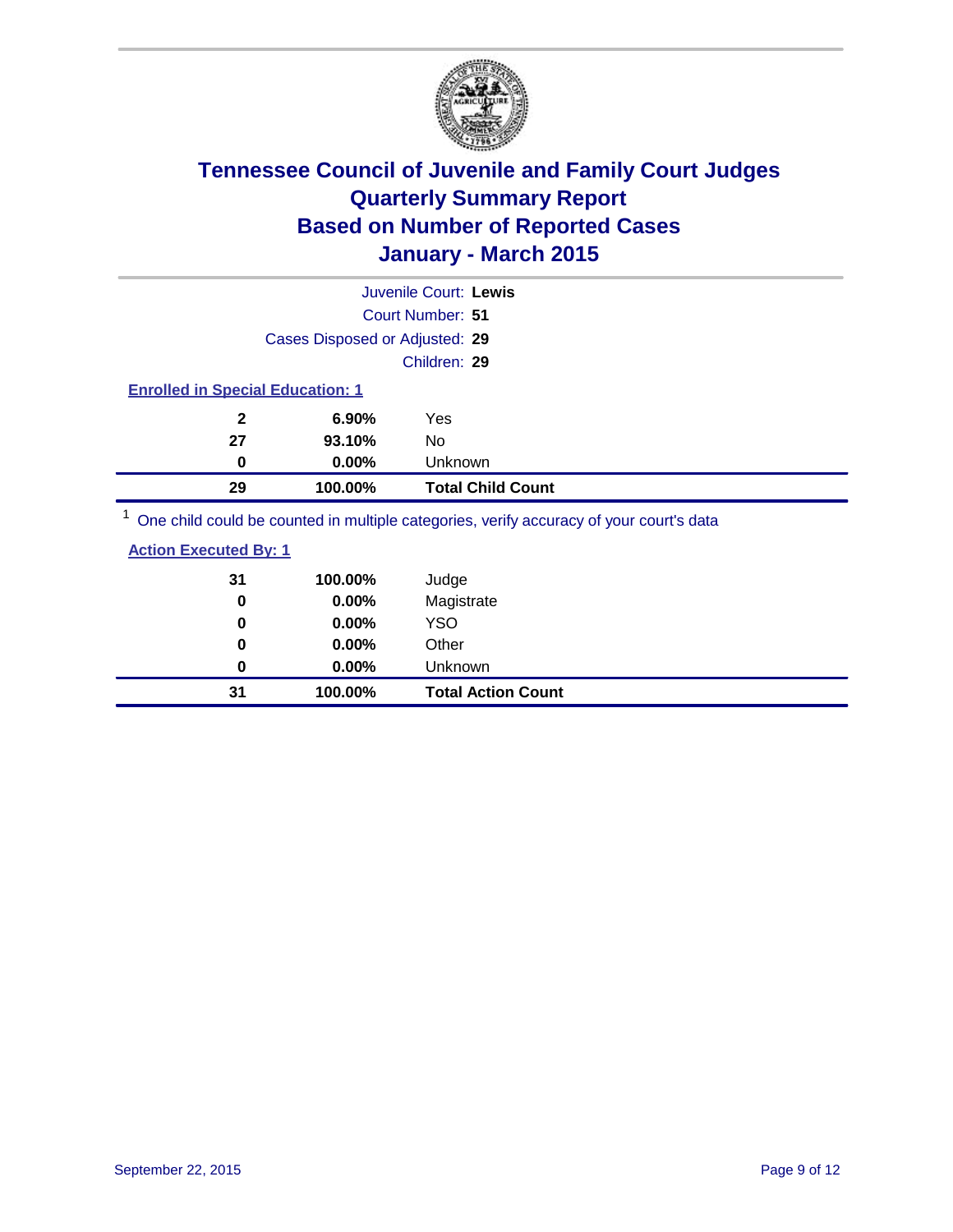

Court Number: **51** Juvenile Court: **Lewis** Cases Disposed or Adjusted: **29** Children: **29**

#### **Formal / Informal Actions: 1**

| $\mathbf{2}$ | 6.45%    | Dismissed                                        |
|--------------|----------|--------------------------------------------------|
| 3            | 9.68%    | Retired / Nolle Prosequi                         |
| 0            | $0.00\%$ | <b>Complaint Substantiated Delinquent</b>        |
| 0            | $0.00\%$ | <b>Complaint Substantiated Status Offender</b>   |
| 0            | $0.00\%$ | <b>Complaint Substantiated Dependent/Neglect</b> |
| 0            | $0.00\%$ | <b>Complaint Substantiated Abused</b>            |
| 0            | $0.00\%$ | <b>Complaint Substantiated Mentally III</b>      |
| 0            | $0.00\%$ | Informal Adjustment                              |
| 0            | $0.00\%$ | <b>Pretrial Diversion</b>                        |
| 0            | $0.00\%$ | <b>Transfer to Adult Court Hearing</b>           |
| 0            | $0.00\%$ | Charges Cleared by Transfer to Adult Court       |
| 17           | 54.84%   | Special Proceeding                               |
| 0            | $0.00\%$ | <b>Review Concluded</b>                          |
| 3            | 9.68%    | Case Held Open                                   |
| 6            | 19.35%   | Other                                            |
| 0            | $0.00\%$ | Unknown                                          |
| 31           | 100.00%  | <b>Total Action Count</b>                        |

<sup>1</sup> If different than number of Referral Reasons (31), verify accuracy of your court's data.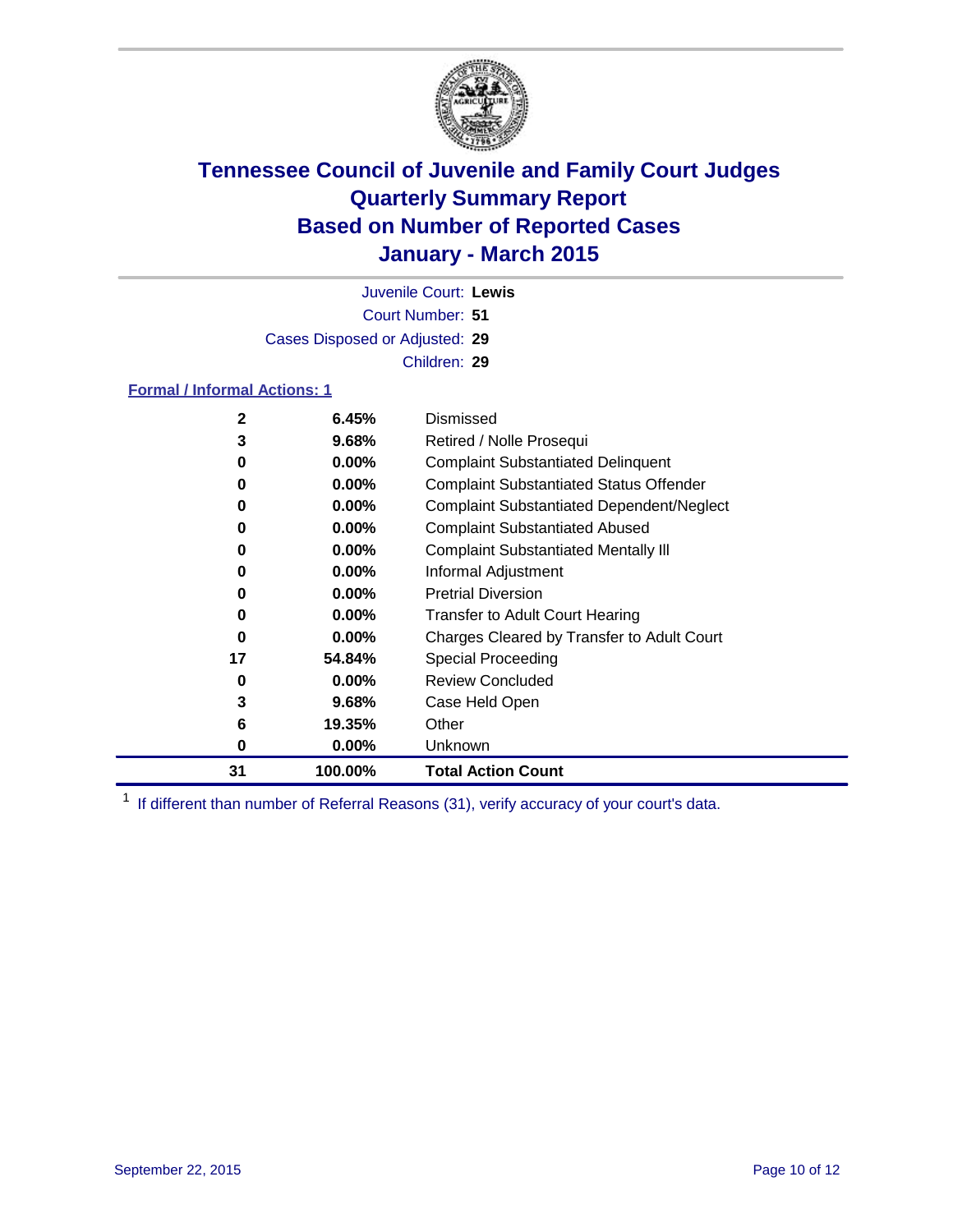

|                       |                                | Juvenile Court: Lewis                                 |
|-----------------------|--------------------------------|-------------------------------------------------------|
|                       |                                | Court Number: 51                                      |
|                       | Cases Disposed or Adjusted: 29 |                                                       |
|                       |                                | Children: 29                                          |
| <b>Case Outcomes:</b> |                                | There can be multiple outcomes for one child or case. |
| 2                     | 6.67%                          | Case Dismissed                                        |
| $\mathbf 2$           | 6.67%                          | Case Retired or Nolle Prosequi                        |
| 1                     | 3.33%                          | Warned / Counseled                                    |
| 2                     | 6.67%                          | Held Open For Review                                  |
| 16                    | 53.33%                         | Supervision / Probation to Juvenile Court             |
| 1                     | 3.33%                          | <b>Probation to Parents</b>                           |
| 0                     | 0.00%                          | Referral to Another Entity for Supervision / Service  |
| 0                     | 0.00%                          | Referred for Mental Health Counseling                 |
| 1                     | 3.33%                          | Referred for Alcohol and Drug Counseling              |
| 0                     | 0.00%                          | <b>Referred to Alternative School</b>                 |
| 0                     | 0.00%                          | Referred to Private Child Agency                      |
| 0                     | 0.00%                          | Referred to Defensive Driving School                  |
| 0                     | 0.00%                          | Referred to Alcohol Safety School                     |
| 0                     | 0.00%                          | Referred to Juvenile Court Education-Based Program    |
| 0                     | 0.00%                          | Driver's License Held Informally                      |
| 0                     | 0.00%                          | <b>Voluntary Placement with DMHMR</b>                 |
| 0                     | 0.00%                          | <b>Private Mental Health Placement</b>                |
| 0                     | 0.00%                          | Private MR Placement                                  |
| 0                     | 0.00%                          | Placement with City/County Agency/Facility            |
| 0                     | 0.00%                          | Placement with Relative / Other Individual            |
| 0                     | 0.00%                          | Fine                                                  |
| 0                     | 0.00%                          | <b>Public Service</b>                                 |
| 0                     | 0.00%                          | Restitution                                           |
| 0                     | 0.00%                          | <b>Runaway Returned</b>                               |
| 0                     | 0.00%                          | No Contact Order                                      |
| 0                     | 0.00%                          | Injunction Other than No Contact Order                |
| 0                     | $0.00\%$                       | <b>House Arrest</b>                                   |
| O                     | 0.00%                          | <b>Court Defined Curfew</b>                           |
|                       | 3.33%                          | Dismissed from Informal Adjustment                    |
| 0                     | 0.00%                          | <b>Dismissed from Pretrial Diversion</b>              |
| 0                     | 0.00%                          | Released from Probation                               |
| 0                     | 0.00%                          | <b>Transferred to Adult Court</b>                     |
| 0                     | 0.00%                          | <b>DMHMR Involuntary Commitment</b>                   |
| 0                     | 0.00%                          | <b>DCS Commitment - Determinate</b>                   |